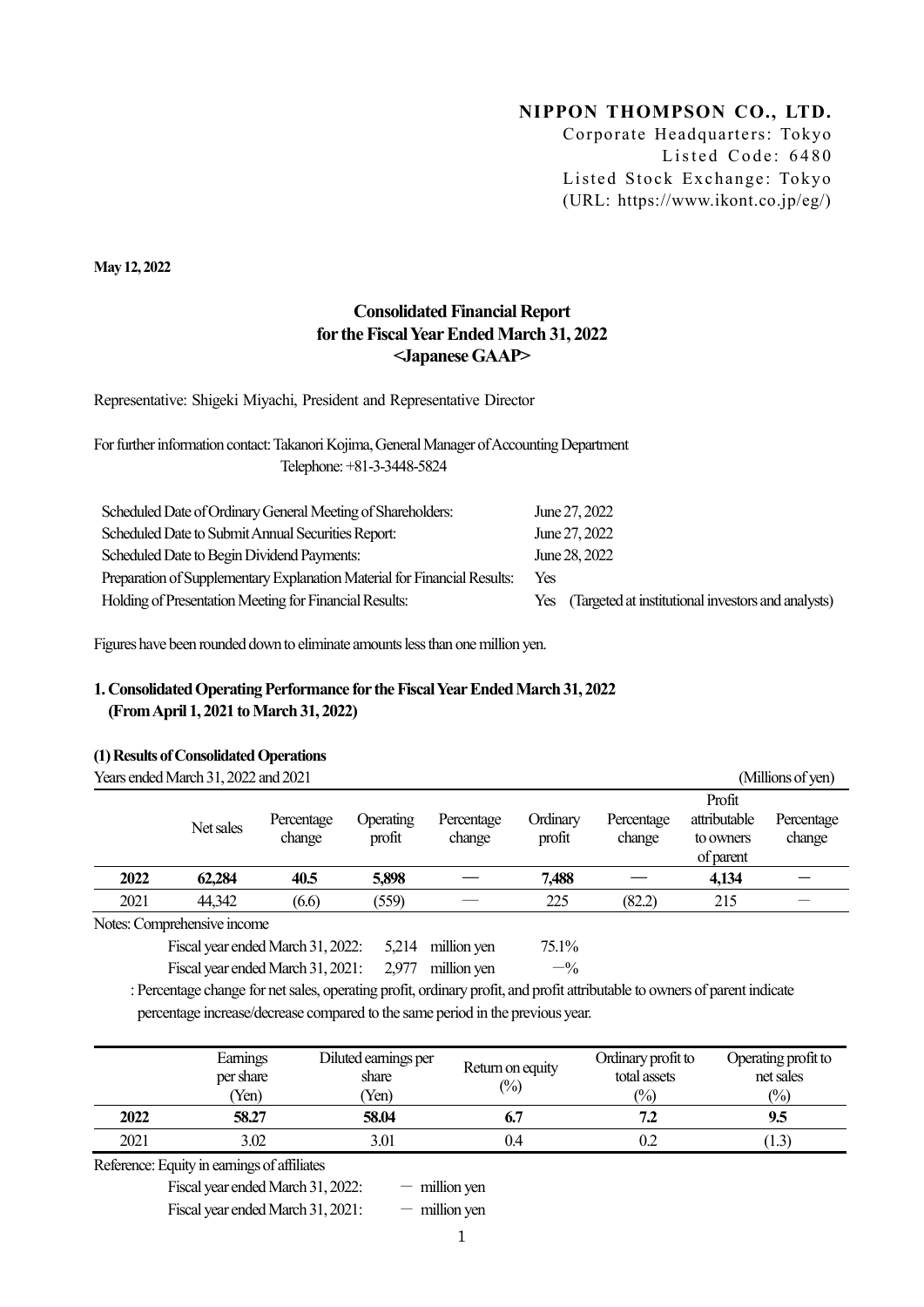## (2) Consolidated Financial Position

|      | Years ended March 31, 2022 and 2021 |            |                     | (Millions of yen)                |
|------|-------------------------------------|------------|---------------------|----------------------------------|
|      | Total assets                        | Net assets | Equity ratio<br>(%) | Net assets<br>per share<br>(Yen) |
| 2022 | 107,078                             | 63,974     | 59.6                | 898.58                           |
| 2021 | 100,946                             | 59,425     | 58.7                | 836.43                           |

Reference: shareholders' equity

Fiscal year ended March 31, 2022: 63,829 million yen Fiscal year ended March 31, 2021: 59,276 million yen

## (3) Consolidated Cash Flows

|      | Years ended March 31, 2022 and 2021 |                         |                         | (Millions of yen)            |
|------|-------------------------------------|-------------------------|-------------------------|------------------------------|
|      | Operating<br>activities             | Investing<br>activities | Financing<br>activities | Cash and cash<br>equivalents |
| 2022 | 10,265                              | (2,100)                 | (6,442)                 | 17,847                       |
| 2021 | 5,658                               | (3,007)                 | (412)                   | 15,346                       |

## 2. Dividends

|                | Dividends per share |              |             |          |                  |
|----------------|---------------------|--------------|-------------|----------|------------------|
| Base date      | June $30$           | September 30 | December 31 | March 31 | Full fiscal year |
|                | (Yen)               | (Yen)        | Yen)        | Yen)     | (Yen)            |
| 2023(Forecast) |                     | 8.00         |             | 8.00     | 16.00            |
| 2022           |                     | 6.00         |             | 7.00     | 13.00            |
| 2021           | _                   | 4.00         |             | 4.00     | 8.00             |

| Base date      | Total dividends<br>(Full fiscal year) | Dividends payout<br>ratio<br>(Consolidated) | Dividends on<br>net assets<br>(Consolidated) |
|----------------|---------------------------------------|---------------------------------------------|----------------------------------------------|
|                | (Millions of yen)                     | $(\%)$                                      | $\frac{(0,0)}{0}$                            |
| 2023(Forecast) |                                       | 20.7                                        |                                              |
| 2022           | 942                                   | 22.3                                        | 1.5                                          |
| 2021           | 580                                   | 2649                                        |                                              |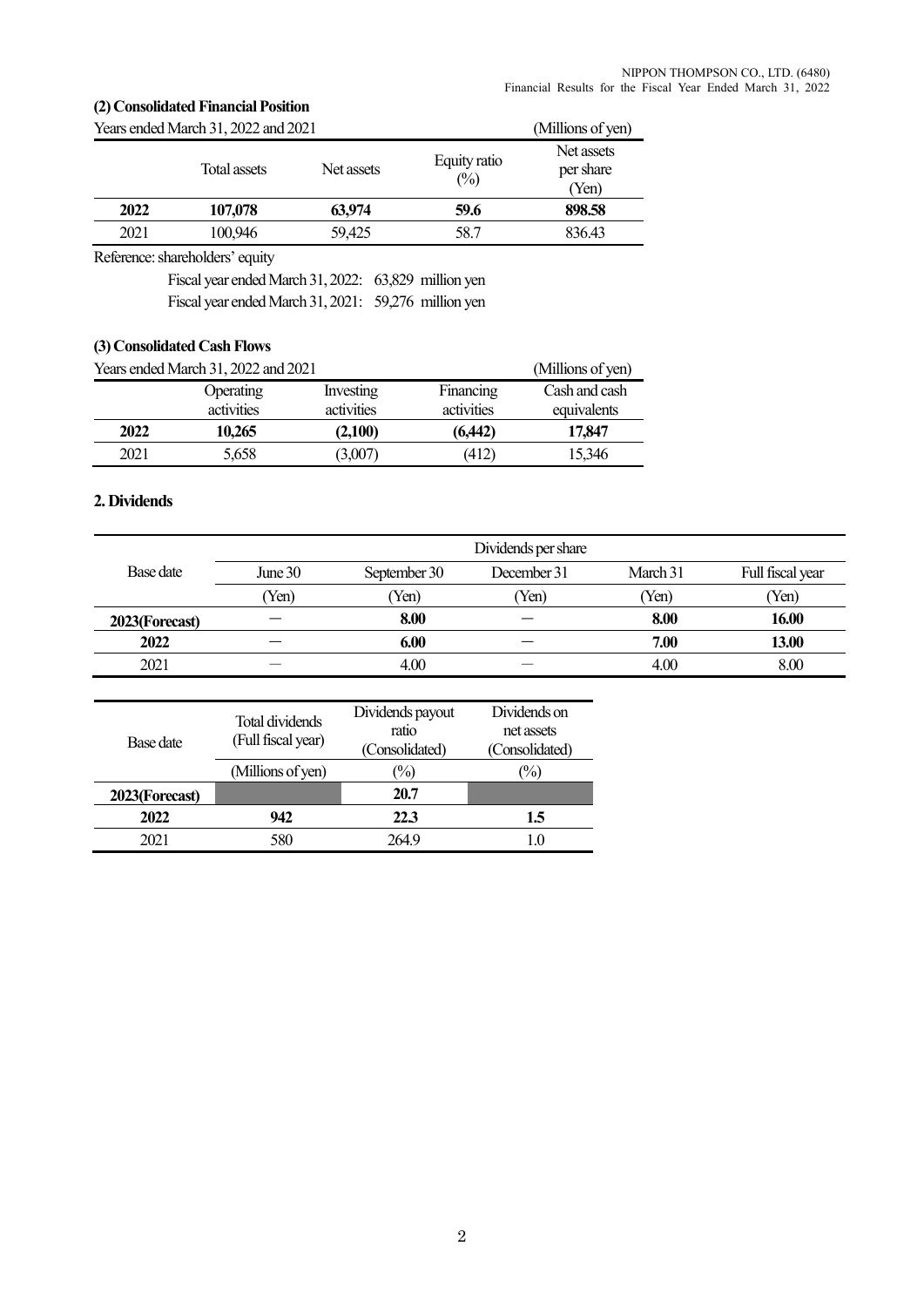## 3. Forecast of Consolidated Operating Performance for the Fiscal Year Ending March 31, 2023

| Six-month period ending September 30, 2022, and the fiscal year ending March 31, 2023<br>(Millions of yen) |                                                  |                      |                                |                      |                    |                      |  |
|------------------------------------------------------------------------------------------------------------|--------------------------------------------------|----------------------|--------------------------------|----------------------|--------------------|----------------------|--|
|                                                                                                            | Net sales                                        | Percentage<br>change | Operating<br>profit            | Percentage<br>change | Ordinary<br>profit | Percentage<br>change |  |
| Six-month period ending<br>September 30, 2022                                                              | 32,500                                           | 8.0                  | 3,700                          | 63.9                 | 3,900              | 53.9                 |  |
| Year ending March<br>31, 2023                                                                              | 66,000                                           | 6.0                  | 7,600                          | 28.8                 | 8,000              | 6.8                  |  |
|                                                                                                            |                                                  |                      |                                |                      |                    |                      |  |
|                                                                                                            | Profit<br>attributable to<br>owners of<br>parent | Percentage<br>change | Earnings<br>per share<br>(Yen) |                      |                    |                      |  |
| Six-month period ending<br>September 30, 2022                                                              | 2,700                                            | 24.3                 | 37.99                          |                      |                    |                      |  |
| Year ending March<br>31, 2023                                                                              | 5,500                                            | 33.0                 | 77.34                          |                      |                    |                      |  |

Six-month period ending September 30, 2022, and the fiscal year ending March 31, 2023 (Millions of yen)

Note: Percentage change for net sales, operating profit, ordinary profit, and profit attributable to owners of parent indicate percentage increase/decrease compared to the same period in the previous year.

#### 4. Others

- (1) Changes in the state of significant subsidiaries during the period (Changes regarding specific companies accompanying changes in the scope of consolidation): None
- (2) Changes in accounting principles and accounting estimates, and restatements

| Changes in accounting principles arising from revision of accounting standards: | Yes   |
|---------------------------------------------------------------------------------|-------|
| Changes other than those in above:                                              | None  |
| Changes in accounting estimates:                                                | None  |
| Restatements:                                                                   | None. |

Note: For further details, please refer on page 17.

### (3) Number of shares issued (Common stock)

| Number of shares outstanding at period-end (Including treasury stock) |                   |
|-----------------------------------------------------------------------|-------------------|
| Fiscal year ended March 31, 2022:                                     | 73,501,425 shares |
| Fiscal year ended March 31, 2021:                                     | 73,501,425 shares |
| Number of treasury stock                                              |                   |
| Fiscal year ended March 31, 2022:                                     | 2,467,133 shares  |
| Fiscal year ended March 31, 2021:                                     | 2,632,602 shares  |
| Average number of shares outstanding at period-end                    |                   |
| Fiscal year ended March 31, 2022:                                     | 70,962,924 shares |
| Fiscal year ended March 31, 2021:                                     | 71,299,324 shares |

Note: The number of treasury stock as of the fiscal year-end includes Nippon Thompson shares held by the share-issuing trust account for executives and by the employee stock ownership plan (ESOP) trust account (1,477,400 shares as of March 31, 2022 and 1,636,800 shares as of March 31, 2021). In the calculation of the average number of shares during the fiscal year (cumulative for the quarter), Nippon Thompson shares held by the share-issuing trust account for executives and the ESOP trust account are included in excluded treasury stock (1,548,974 shares as of March 31, 2022 and 1,050,575 shares as of March 31, 2021).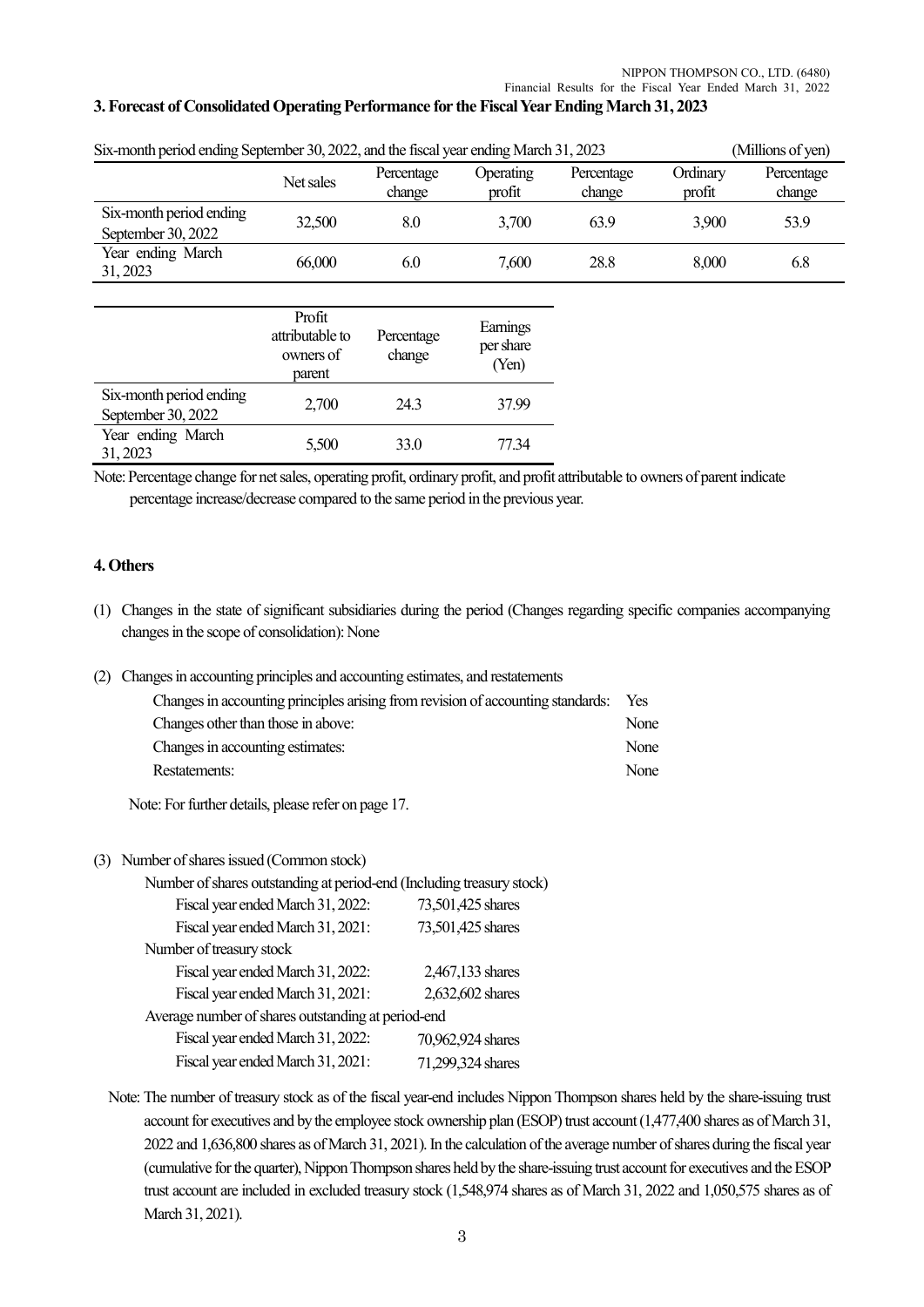# Reference: Non-consolidated Operating Performance for the Fiscal Year Ended March 31, 2022 (From April 1, 2021 to March 31, 2022)

|      | (1) Results of Non-consolidated Operations |                      |                     |                      |                           |                      |         |                      |
|------|--------------------------------------------|----------------------|---------------------|----------------------|---------------------------|----------------------|---------|----------------------|
|      | Years ended March 31, 2022 and 2021        |                      |                     |                      |                           |                      |         | (Millions of yen)    |
|      | Net sales                                  | Percentage<br>change | Operating<br>profit | Percentage<br>change | <b>Ordinary</b><br>profit | Percentage<br>change | Profit  | Percentage<br>change |
| 2022 | 52,518                                     | 46.2                 | 4,875               |                      | 6,720                     |                      | 920     |                      |
| 2021 | 35,924                                     | (9.0)                | (2,442)             |                      | (1, 535)                  |                      | (1,292) |                      |

Note: Percentage change for net sales, operating profit, ordinary profit, and profit indicate percentage increase/decrease compared to the same period in the previous year.

|      | Earnings  | Diluted earnings |
|------|-----------|------------------|
|      | per share | per share        |
|      | (Yen)     | (Yen)            |
| 2022 | 12.97     | 12.92            |
| 2021 | (18.12)   |                  |

## (2) Non-consolidated Financial Position

|      | Years ended March 31, 2022 and 2021 |            | (Millions of yen)   |                                  |
|------|-------------------------------------|------------|---------------------|----------------------------------|
|      | Total assets                        | Net assets | Equity ratio<br>(%) | Net assets<br>per share<br>(Yen) |
| 2022 | 90,320                              | 51,273     | 56.6                | 719.77                           |
| 2021 | 89,984                              | 51.427     | 57.0                | 723.57                           |

Reference: shareholders' equity

Fiscal year ended March 31, 2022: 51,128 million yen

Fiscal year ended March 31, 2021: 51,278 million yen

## These consolidated financial report are not subject to audit.

## Explanations or Other Items Pertaining to Appropriate use of Operating Performance Forecasts

Performance forecasts presented herein are based on information available to the Nippon Thompson Group (the "Group") as of the date of this document, May 12, 2022. Accordingly, for a wide variety of reasons, there remains the possibility that actual performance results may differ from projections. For performance forecasts, please refer to "5. Operating Results and Financial Position (4) Outlook" on page 7.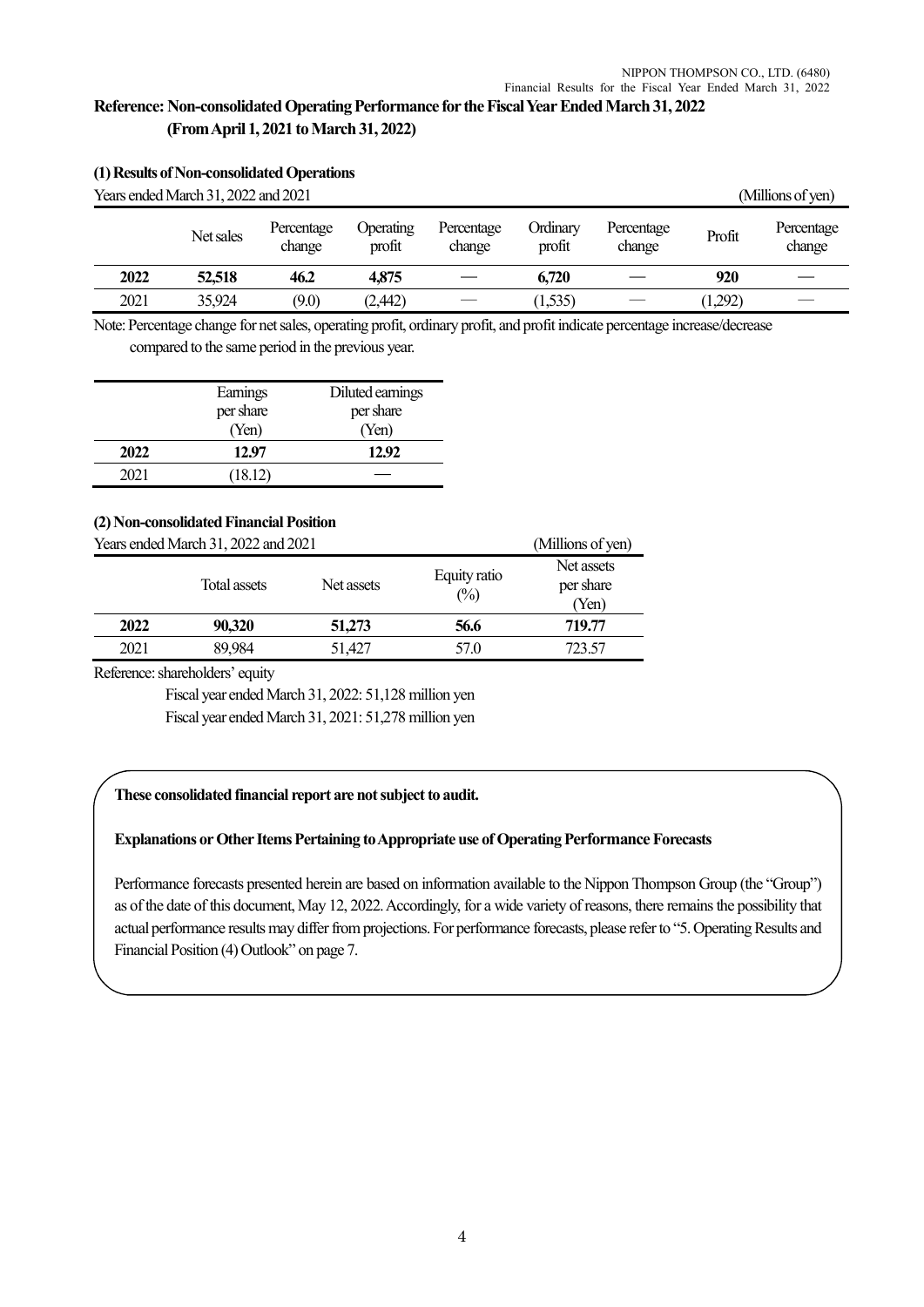#### 5. Operating Results and Financial Position

#### (1) Analysis of Operating Results

In the consolidated fiscal year ended March 31, 2022, although uncertainty persisted due to the emergence of COVID-19 variants creating new waves of infections, economic activity resumed and showed a moderate trend toward recovery due to widespread vaccinations and the effects of various countries' government policies.

Under these circumstances, the Group launched the "IKO Medium-term Business Plan 2023~Deepening, Expanding, Embracing Change $\sim$ ". We have taken various measures to solve key issues with the aim of achieving stable profit and sustainable growth under the following policies: "Deepening: Deepening Existing Businesses", "Expanding: Expanding New technologies and New markets"," Embracing Change: Behavior Change・Organizational Capacity Change・Digital Transformation".

From a sales perspective, the Group carried out sales activities employing digital tools while partially resuming its schedule for participation in exhibitions at home and abroad in a way that gives due consideration to the status of the COVID-19 pandemic. In these and other ways, we focused on deepening trade with existing customers as well as developing new markets and customers. Amid a continuous and substantial stream of orders, we worked closely with the production division to strengthen our ability to meet delivery deadlines.

In terms of product development, the Rotary Stage SK…W, which offers high accuracy, high rigidity, and a low profile; the Linear Motor Table LT with high-thrust specifications; and the expansion of our lineup of mechatronics products to include drivers compatible with the Nano Linear NT. In addition, we introduced the smallest size yet in the ultra-compact Linear Way L Series (wide rail type) linear motion rolling guides to enhance our lineup of high-value-added products that meet diversifying customer needs.

 From a production standpoint, a continuous and substantial stream of orders, we upgraded our supply system in domestic factories and at IKO THOMPSON VIETNAM CO.,LTD which is a production subsidiary, and worked hard to improve the efficiency of our production system across the entire Group, including the supply chain.

 Turning to the Group's operational results, in the domestic market, sales increased mainly for electronics-related devices such as semiconductor manufacturing equipment and electronic components mounting equipment as well as machine tools. In North America, sales increased due to strong demand for general industrial machinery, including medical equipment and precision machinery, electronics-related devices as well as for commercial applications. Sales also expanded in Europe, particularly for general industrial machinery such as precision machinery, electronics-related devices and commercial applications. In China, demand for capital investment was strong, and sales increased. Sales also positively reflected a recovery in demand in other regions, such as ASEAN including Singapore and Malaysia, and South Korea.

As a result, consolidated net sales for the fiscal year under review totaled ¥62,284 million, up 40.5% year on year. On the earnings front, due in part to the increase in sales and a rise in production, operating profit came to ¥5,898 million, compared with operating loss of ¥559 million for the corresponding period of the previous fiscal year. Ordinary profit came to ¥7,488 million, due to the recording foreign exchange gains, compared with ordinary profit of ¥225 million for the corresponding period of the previous fiscal year. And profit attributable to owners of the parent amounted to ¥4,134 million, due to the recording impairment losses, compared with profit attributable to owners of the parent of ¥215 million for the previous fiscal year.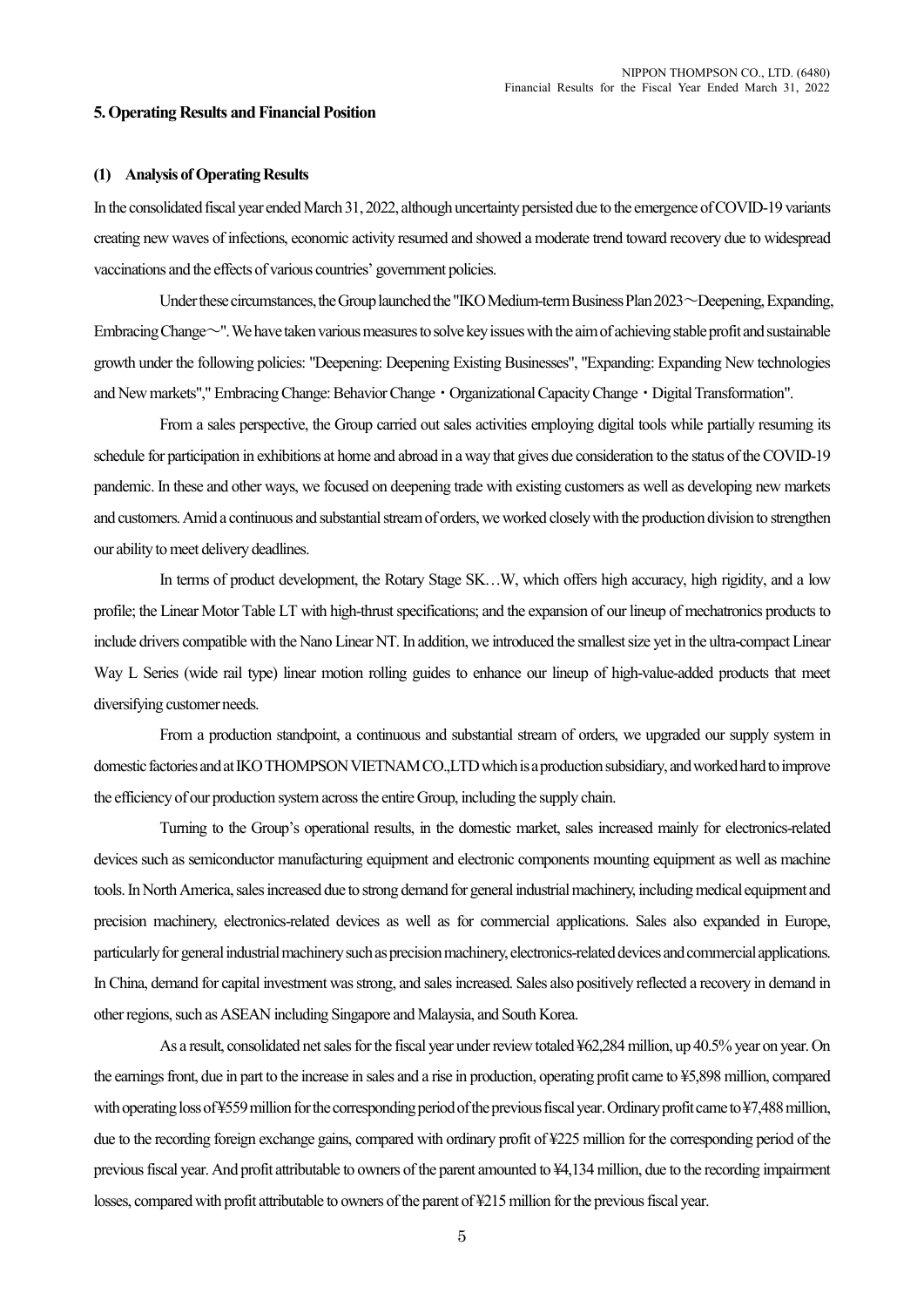In the consolidated fiscal year under review, net production of Needle Roller Bearings and Linear Motion Rolling Guides was ¥57,166 million based on average sales price, up 51.5% year on year. And, net orders of Needle Roller Bearings, Liner Motion Rolling Guides and Machine Components were up 53.0% to ¥78,548 million.

Because the Group manufactures and sells Needle Roller Bearings, Linear Motion Rolling Guides and Machine Components on an integrated basis, disclosure of segment information has been omitted. Sales of Needle Roller Bearings and Linear Motion Rolling Guides totaled ¥55,944 million, 41.4% increase compared with the corresponding period of the previous fiscal year. Sales of Machine Components rose 32.7% to ¥6,340 million.

#### Business Segment Information

|                                                                | March 31,<br>2022        |             | March 31,<br>2021 |             | Change |            |
|----------------------------------------------------------------|--------------------------|-------------|-------------------|-------------|--------|------------|
|                                                                | Millions of<br>Component |             | Millions of       | Component   |        | Percentage |
|                                                                | Yen                      | percentages | Yen               | percentages | yen    | change     |
| Needle Roller Bearings, Linear<br><b>Motion Rolling Guides</b> | 55,944                   | 89.8        | 39,565            | 89.2        | 16.378 | 41.4       |
| Machine Components                                             | 6,340                    | 10.2        | 4,776             | 10.8        | 1,563  | 32.7       |
| Total net sales                                                | 62,284                   | 100.0       | 44,342            | 100.0       | 17,942 | 40.5       |

### (2) Summary of Financial Position

Total assets as of March 31, 2022, totaled ¥107,078 million, an increase of ¥6,132 million compared with the end of the previous fiscal year. This mainly comprised increases in cash and deposits of ¥2,512 million, notes and accounts receivable-trade of ¥3,626 million and inventories of ¥2,089 million as well as decrease in tangible fixed assets of ¥1,960 million.

Total liabilities amounted to ¥43,104 million, an increase of ¥1,582 million compared with the end of the previous fiscal year. This mainly comprised increases in notes and accounts payable-trade of ¥4,071 million, short-term borrowings of ¥1,000 million, accrued expenses of ¥766 million and income taxes payable of ¥1,784 million as well as decreases in corporate bonds of ¥5,000 million and long-term borrowings of ¥1,466 million.

Total net assets amounted to ¥63,974 million, an increase of ¥4,549 million compared with the end of the previous fiscal year. This mainly comprised an increases in retained earnings of ¥3,410 million and foreign currency translation adjustments of ¥1,520 million as well as decrease in valuation difference on available-for-sale securities of ¥407 million.

#### (3) Summary of Cash Flows

Cash and cash equivalents at the end of the fiscal year under review totaled ¥17,847 million, an increase of ¥2,500 million compared with the end of the previous fiscal year.

#### Cash Flows from Operating Activities

Net cash provided by operating activities was ¥10,265 million. The major inflows were profit before income taxes of ¥5,987 million, depreciation and amortization of ¥3,885million, as well as an increase in trade payables of ¥3,559 million, while the major outflow was an increase in trade receivables of ¥3,105 million.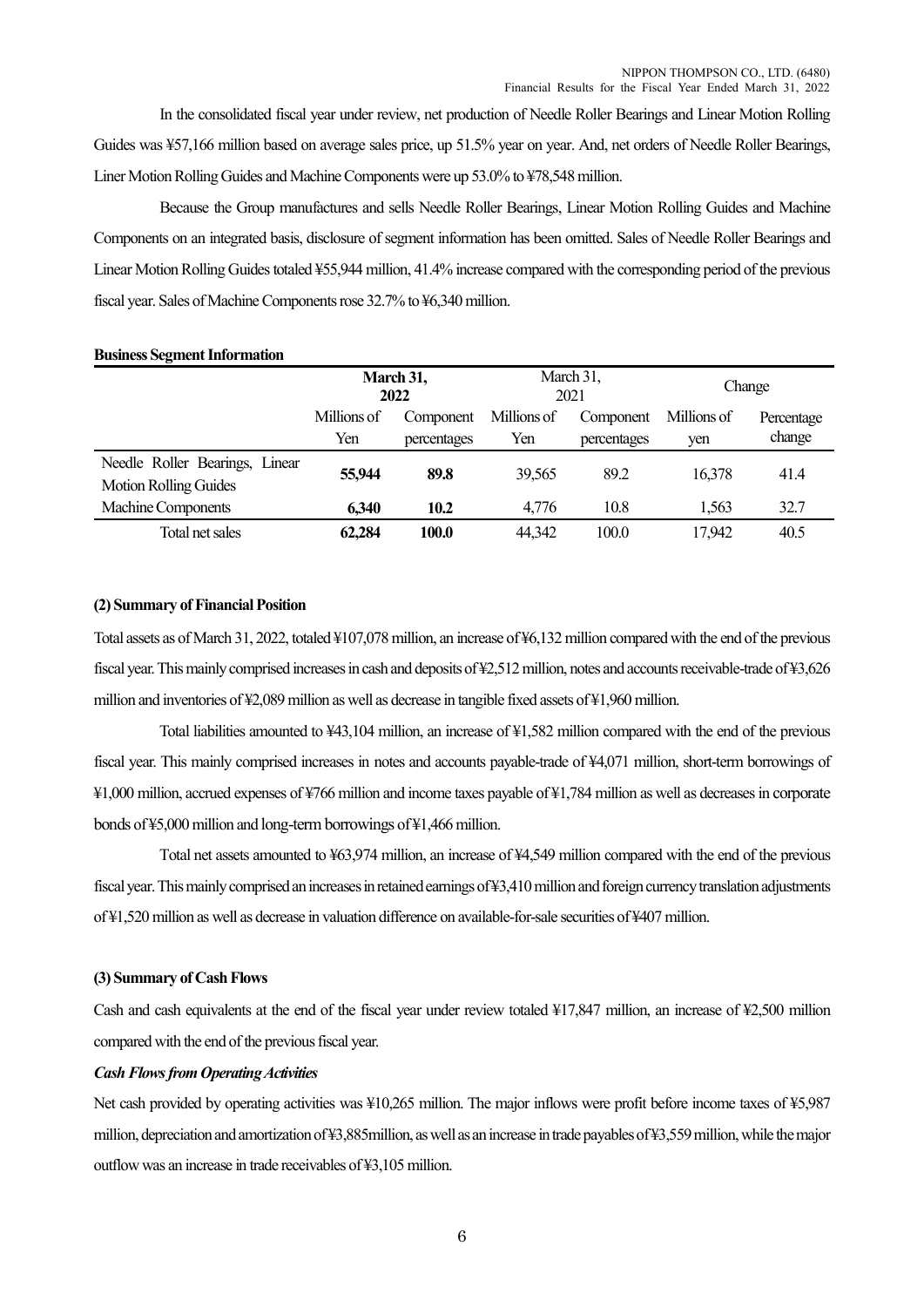## Cash Flows from Investing Activities

Net cash used in investing activities totaled ¥2,100 million. The major outflows were purchase of property, plant and equipment of ¥1,797 million, as well as payments for purchase of insurance funds of ¥365 million.

## Cash Flows from Financing Activities

Net cash used in financing activities totaled ¥6,442 million. The major inflows were proceeds from long-term borrowings of ¥4,000 million and proceeds from issuance of bonds of ¥5,000 million, while the major outflows were repayments of long-term borrowings of ¥5,466 million and redemption of bonds of ¥10,000 million.

The trend of cash flow indices is as follows:

|                                           | For the periods ended |                   |                   |                   |  |  |
|-------------------------------------------|-----------------------|-------------------|-------------------|-------------------|--|--|
|                                           | March 31,<br>2022     | March 31,<br>2021 | March 31,<br>2020 | March 31,<br>2019 |  |  |
| Equity ratio $(\%)$                       | 59.6                  | 58.7              | 58.4              | 59.1              |  |  |
| Equity ratio on market value basis $(\%)$ | 35.9                  | 46.5              | 27.0              | 35.9              |  |  |
| Debt repayment period (Years)             | 2.2                   | 5.0               |                   | 4.2               |  |  |
| Interest coverage ratio (Times)           | 86.8                  | 49.3              |                   | 60.0              |  |  |

Notes:

| Equity ratio:                       | Total shareholders' equity / total assets                           |
|-------------------------------------|---------------------------------------------------------------------|
| Equity ratio on market value basis: | Aggregate market value of common stock / total assets               |
| Debt repayment period:              | Interest-bearing liabilities / cash flows from operating activities |
| Interest coverage ratio:            | Cash flows from operating activities / interest payments            |

1. All indices based on consolidated financial figures.

2. Aggregate market value of common stock:

Market price at the period-end x number of shares outstanding at the period-end (excluding treasury stock)

3. Cash flows from operating activities corresponds to the cash flow from operating activities in the consolidated statement of cash flows. Interest-bearing liabilities include all liabilities reported on the consolidated balance sheet for which the Group is paying interest. Interest payments correspond to the interest paid in the consolidated statement of cash flows.

## (4) Outlook

Regarding the forecast for the current fiscal year, although there is uncertainty about the future due to the prolonged spread of COVID-19 and soaring raw material and energy prices associated with the worsening situation in Ukraine, capital investment demand, especially for electronics-related equipment, is expected to remain firm.

In light of these economic conditions, the Group is forecasting consolidated net sales of ¥66,000 million, operating profit of ¥7,600 million, ordinary profit of ¥8,000 million and profit attributable to owners of parent of ¥5,500 million for the year ending March 31, 2023.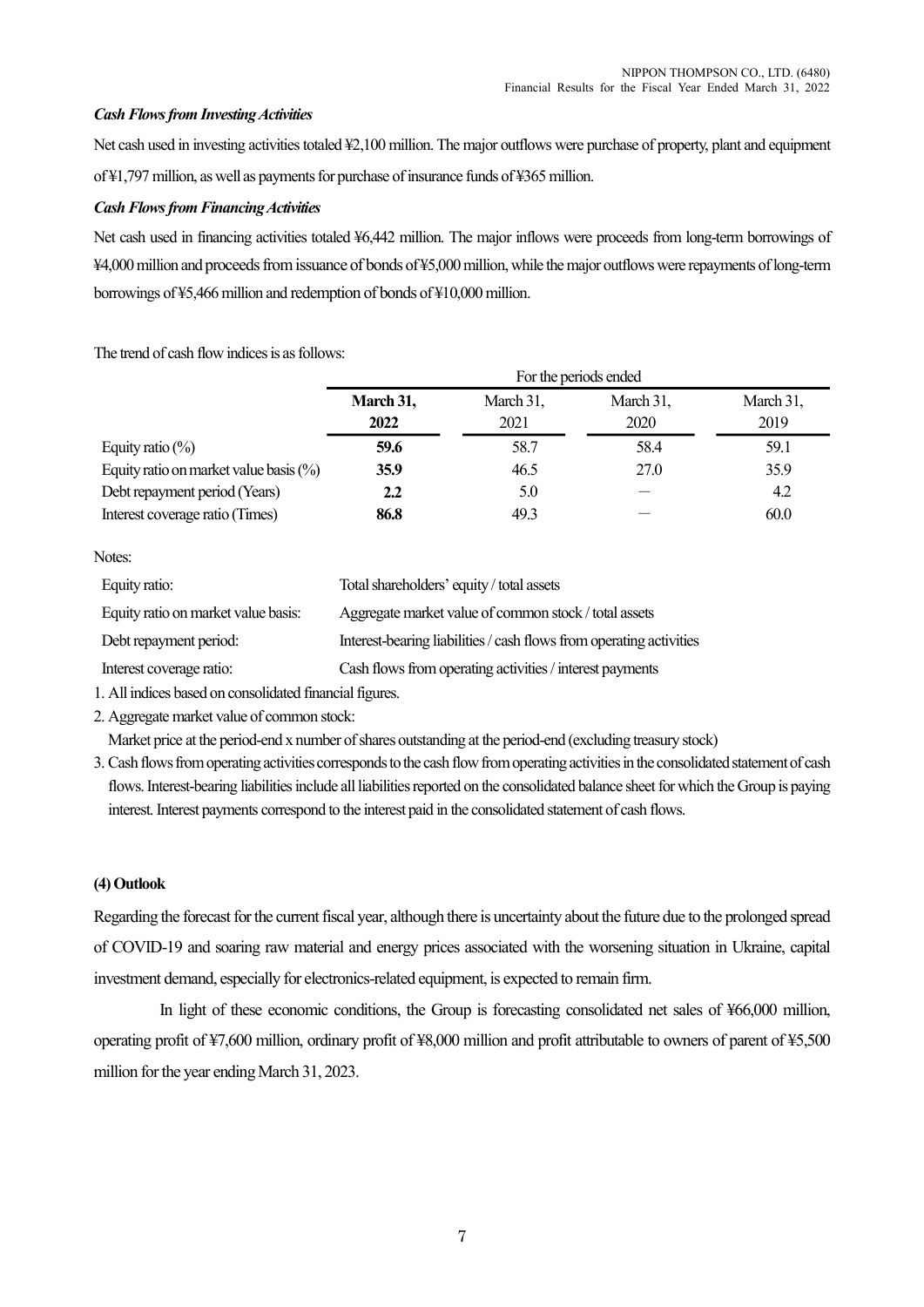#### (5) Fundamental Earnings Distribution Policy and Dividends for the Current and Next Fiscal Periods

With regard to the distribution of profits, Nippon Thompson Co., Ltd. (the "Company") positions the return of profits to shareholders as one of its major management issues, having as its basic policy continuing stable dividends while taking performance levels into overall consideration.

In addition, while giving heed to such factors as the future business environment, the Group intends to retain sufficient internal reserves. Specifically in this regard, the Group works to strengthen its management base and improve earnings power to maximize corporate value. Simultaneously, it reviews production systems that respond to rapid technological innovation and fluctuating demand and makes such investments as new product development.

In keeping with the basic policy and as a result of a general review of, for example, the level of performance over the fiscal year and internal reserves, the Company plans a year-end dividend of ¥7.0 per share. Including the interim dividend of ¥6.0 per share, the planned full-year dividend payment ¥13.0 per share.

The Company is forecasting a dividend of ¥16.0 per share (including an interim dividend of ¥8.0 per share) for the fiscal year ending March 31, 2023.

#### 6. Basic Stance on Selection of Accounting Methods

The Group applies "Japanese GAAP" to facilitate the comparison of consolidated financial statements with different reporting periods.

 As for the adoption of "International Financial Reporting Standards (IFRS)", the Group maintains a policy of continuing to appropriately respond to the situation going forward.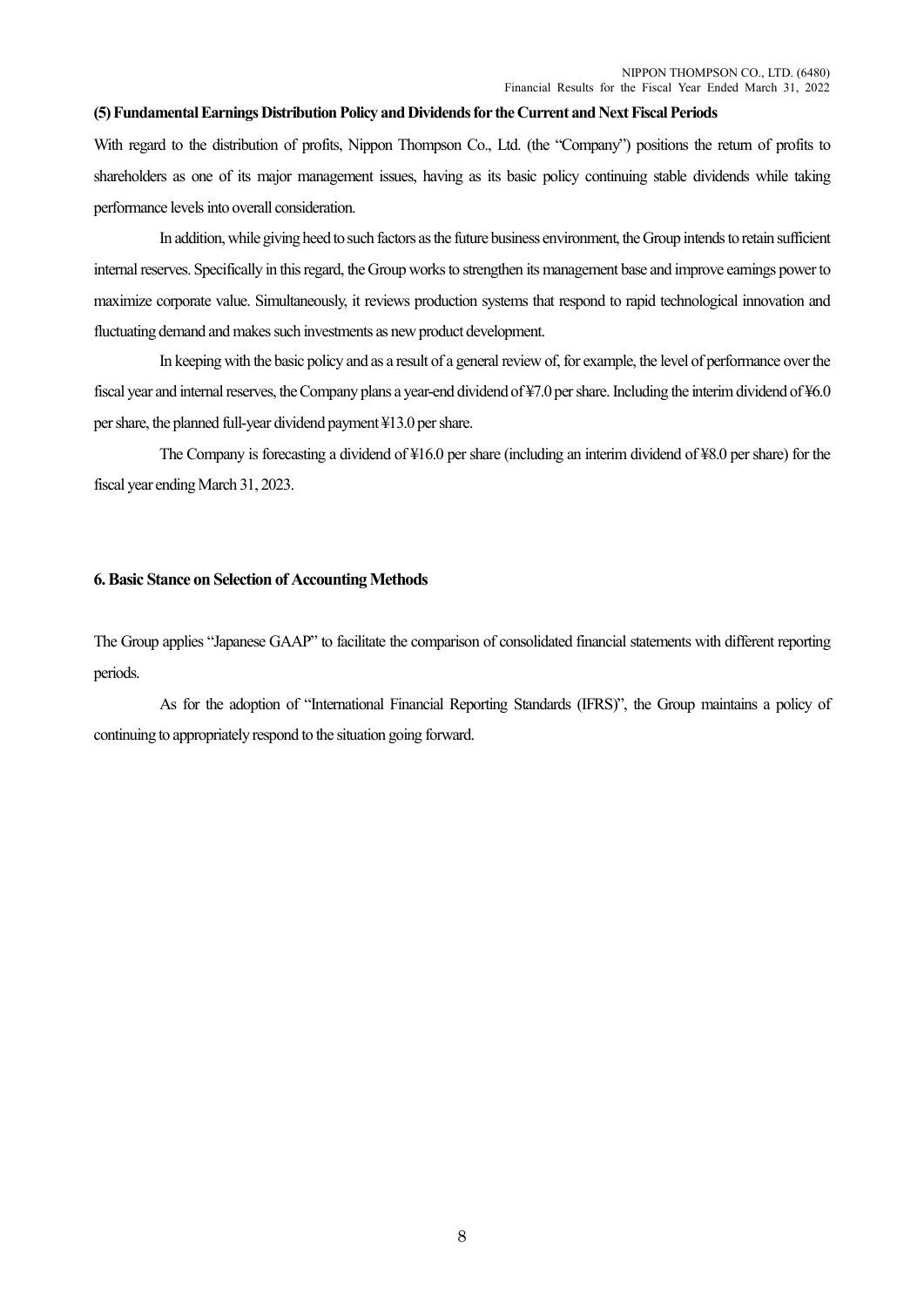# 7. Consolidated Financial Statements

## (1) Consolidated Balance Sheets

As of March 31, 2022 and 2021

|                                       | Millions of yen   |                   |
|---------------------------------------|-------------------|-------------------|
| <b>ASSETS</b>                         | March 31,<br>2022 | March 31,<br>2021 |
| <b>Current Assets:</b>                |                   |                   |
| Cash and deposits                     | 18,001            | 15,489            |
| Notes and accounts receivable-trade   | 17,159            | 13,533            |
| Finished products                     | 14,393            | 14,517            |
| Material in process                   | 12,773            | 10,576            |
| Raw material                          | 6,408             | 6,391             |
| Others                                | 1,682             | 1,413             |
| Less: Allowance for doubtful accounts | (7)               | (7)               |
| Total current assets                  | 70,412            | 61,914            |
| Non-Current Assets:                   |                   |                   |
| Tangible fixed assets:                |                   |                   |
| Buildings and structures              | 6,843             | 7,477             |
| Machinery and vehicles                | 10,338            | 11,608            |
| <b>Tools and fixtures</b>             | 782               | 914               |
| Land                                  | 2,983             | 2,951             |
| Lease assets                          | 464               | 511               |
| Construction in progress              | 168               | 256               |
| Others                                | 984               | 806               |
| Total tangible fixed assets           | 22,565            | 24,526            |
| Intangible fixed assets:              |                   |                   |
| Goodwill                              |                   | 211               |
| Others                                | 1,093             | 1,490             |
| Total intangible fixed assets         | 1,093             | 1,702             |
| Investments and other assets:         |                   |                   |
| Investment securities                 | 9,021             | 9,619             |
| Deferred tax assets                   | 1,438             | 823               |
| Others                                | 2,583             | 2,411             |
| Less: Allowance for doubtful accounts | (36)              | (51)              |
| Total investments and other assets    | 13,006            | 12,803            |
| Total non-current assets              | 36,666            | 39,032            |
| <b>TOTAL ASSETS</b>                   | 107,078           | 100,946           |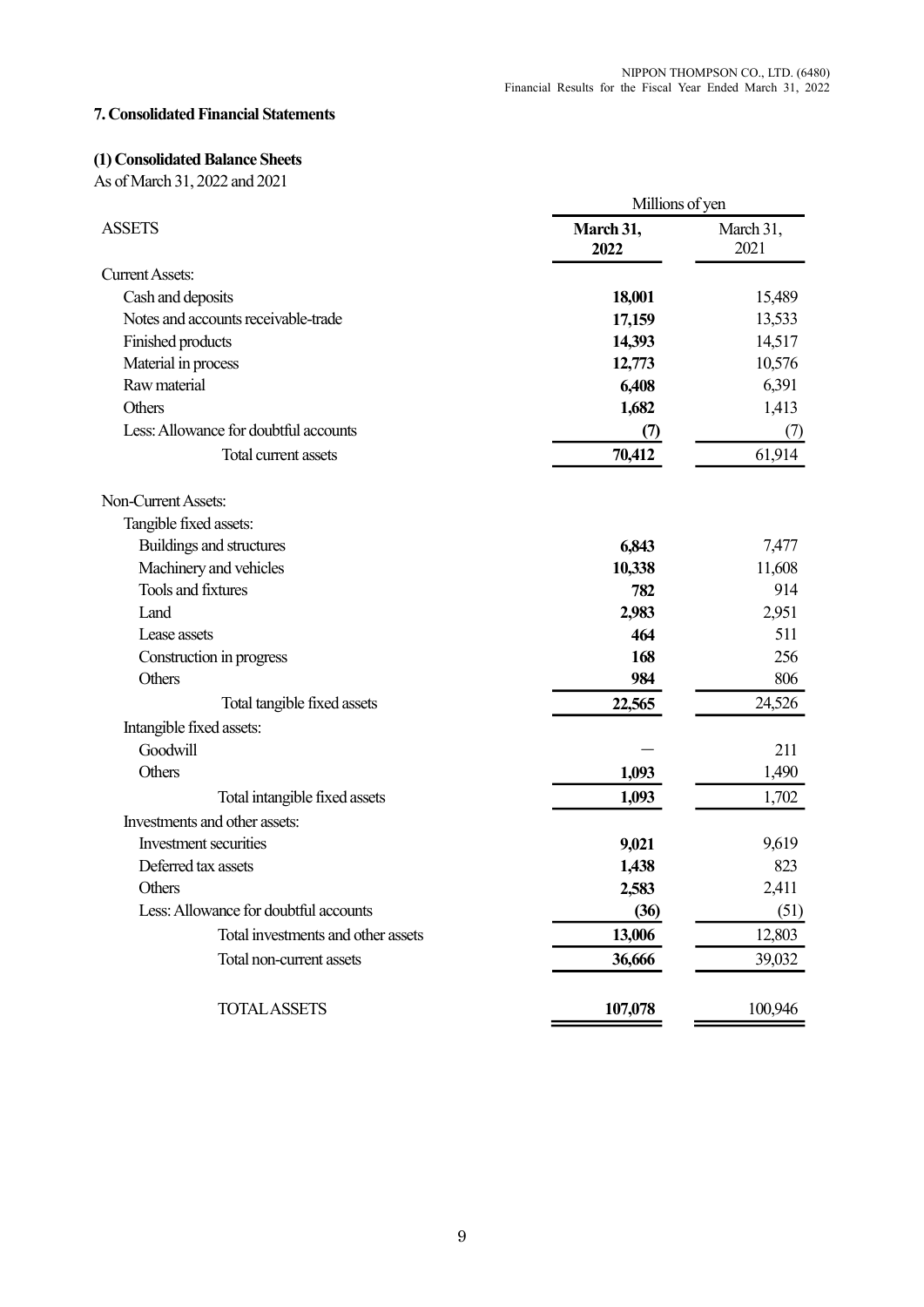|                                                          | Financial Results for the Fiscal Year Ended March 31, 2022 | NIPPON THOMPSON CO., LTD. (6480) |
|----------------------------------------------------------|------------------------------------------------------------|----------------------------------|
|                                                          | Millions of yen                                            |                                  |
| <b>LIABILITIES</b>                                       | March 31,<br>2022                                          | March 31,<br>2021                |
| <b>Current Liabilities:</b>                              |                                                            |                                  |
| Notes and accounts payable-trade                         | 11,845                                                     | 7,773                            |
| Short-term borrowings                                    | 2,200                                                      | 1,200                            |
| Current portion of bonds                                 |                                                            | 10,000                           |
| Current portion of long-term borrowings                  | 3,455                                                      | 5,047                            |
| Lease obligations                                        | 358                                                        | 277                              |
| Accrued expenses                                         | 2,906                                                      | 2,139                            |
| Income taxes payable                                     | 2,182                                                      | 398                              |
| Allowance for directors' and corporate auditors' bonuses | 85                                                         | 55                               |
| Others                                                   | 1,769                                                      | 1,514                            |
| Total current liabilities                                | 24,802                                                     | 28,405                           |
|                                                          |                                                            |                                  |
| Non-Current Liabilities:<br>Corporate bonds              | 10,000                                                     | 5,000                            |
| Long-term borrowings                                     | 6,928                                                      | 6,803                            |
| Lease obligations                                        | 917                                                        | 894                              |
| Deferred tax liabilities                                 | 255                                                        | 266                              |
| Net defined benefit liabilities                          | 20                                                         | 19                               |
| Provision for share-based remuneration for directors     | 79                                                         | 37                               |
| Others                                                   | <b>100</b>                                                 | 93                               |
|                                                          |                                                            |                                  |
| Total non-current liabilities                            | 18,301                                                     | 13,115                           |
| <b>TOTAL LIABILITIES</b>                                 | 43,104                                                     | 41,521                           |
| <b>NET ASSETS</b>                                        |                                                            |                                  |
| Shareholders' Equity:                                    |                                                            |                                  |
| Common stock                                             | 9,533                                                      | 9,533                            |
| Capital surplus                                          | 12,886                                                     | 12,886                           |
| Retained earnings                                        | 37,881                                                     | 34,471                           |
| Treasury stock                                           | (1,024)                                                    | (1,087)                          |
| Total shareholders' equity                               | 59,276                                                     | 55,803                           |
| Accumulated Other Comprehensive Income:                  |                                                            |                                  |
| Valuation difference on available-for-sale securities    | 3,017                                                      | 3,424                            |
|                                                          |                                                            |                                  |
| Foreign currency translation adjustments                 | 1,470                                                      | (50)                             |
| Remeasurements of defined benefit plans                  | 65                                                         | 99                               |
| Total accumulated other comprehensive income             | 4,552                                                      | 3,473                            |
| Subscription rights to shares                            | 144                                                        | 148                              |
| <b>TOTAL NET ASSETS</b>                                  | 63,974                                                     | 59,425                           |
| TOTAL LIABILITIES AND NET ASSETS                         | 107,078                                                    | 100,946                          |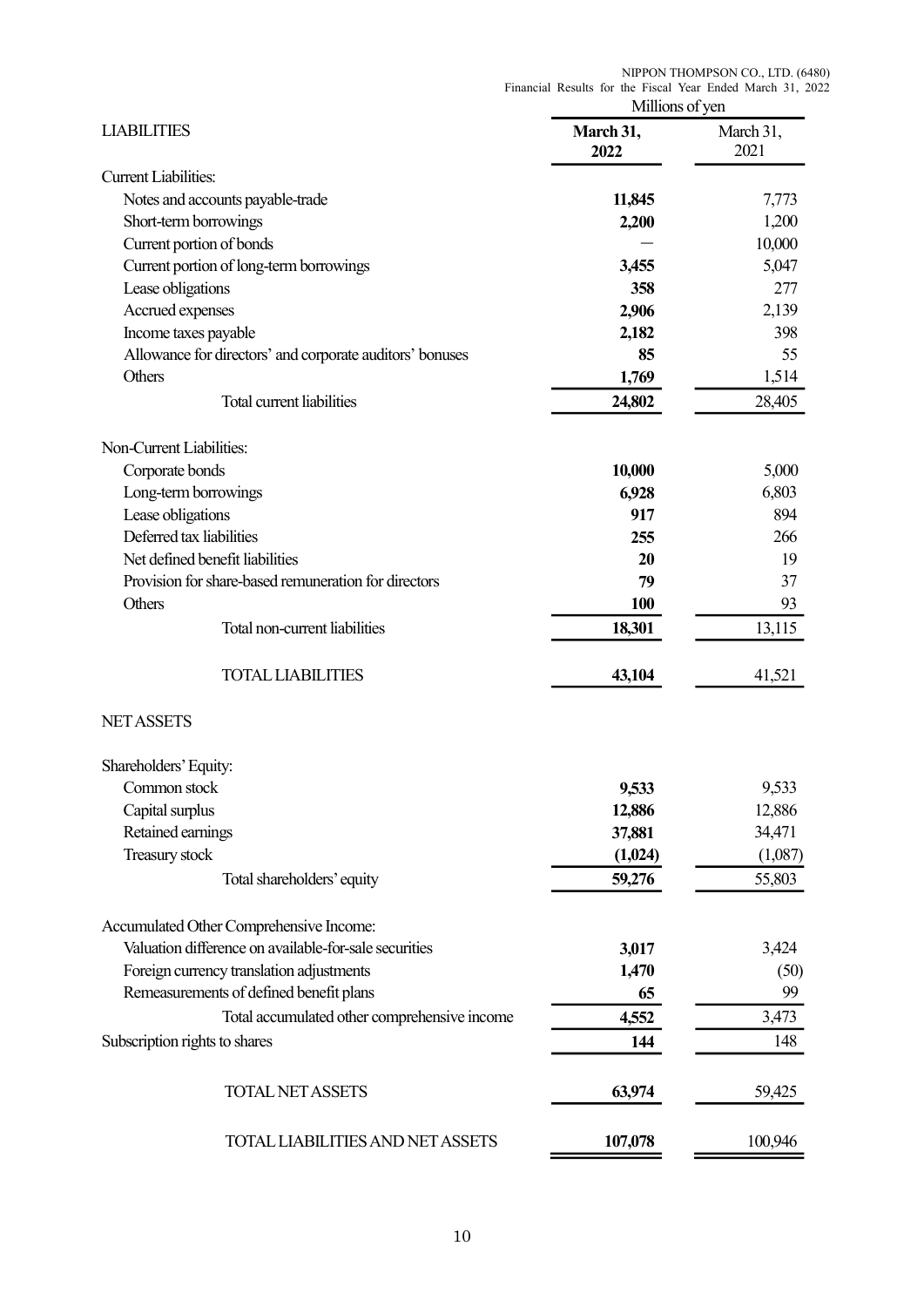## (2) Consolidated Statements of Income and Consolidated Statements of Comprehensive Income

## Consolidated Statements of Income

Years ended March 31, 2022 and 2021

|                                                  | Millions of yen   |                   |
|--------------------------------------------------|-------------------|-------------------|
|                                                  | March 31,<br>2022 | March 31,<br>2021 |
| Net Sales                                        | 62,284            | 44,342            |
| Cost of Sales                                    | 42,947            | 32,696            |
| <b>Gross Profit</b>                              | 19,337            | 11,645            |
| Selling, General and Administrative Expenses     | 13,438            | 12,204            |
| <b>Operating Profit(Loss)</b>                    | 5,898             | (559)             |
| Non-Operating Income:                            |                   |                   |
| Interest income                                  | 39                | 17                |
| Dividend income                                  | 204               | 158               |
| Foreign exchange gains                           | 1,219             | 399               |
| Insurance income                                 | 40                | 97                |
| Subsidies for employment adjustment              |                   | 271               |
| Others                                           | 293               | 252               |
|                                                  | 1,797             | 1,196             |
| Non-Operating Expenses:                          |                   |                   |
| Interest expenses                                | 122               | 117               |
| Sales discounts                                  |                   | 45                |
| Bond issuance costs                              | 32                |                   |
| Loss on retirement of fixed assets               | 23                | 22                |
| Furlough expenses                                |                   | 194               |
| Others                                           | 28                | 32                |
|                                                  | 206               | 411               |
| <b>Ordinary Profit</b>                           | 7,488             | 225               |
| Extraordinary income:                            |                   |                   |
| Gain on sales of investment securities           | 28                | 24                |
|                                                  | <b>28</b>         | 24                |
| <b>Extraordinary Losses:</b>                     |                   |                   |
| Impairment losses                                | 1,529             | 125               |
|                                                  | 1,529             | 125               |
| Profit Before Income Taxes                       | 5,987             | 125               |
| <b>Income Taxes:</b>                             |                   |                   |
| Current                                          | 1,979             | 284               |
| Income taxes for prior periods                   | 271               |                   |
| Deferred                                         | (398)             | (374)             |
|                                                  | 1,852             | (90)              |
| Profit                                           | 4,134             | 215               |
| Profit attributable to non-controlling interests |                   |                   |
| Profit attributable to owners of parent          |                   | 215               |
|                                                  | 4,134             |                   |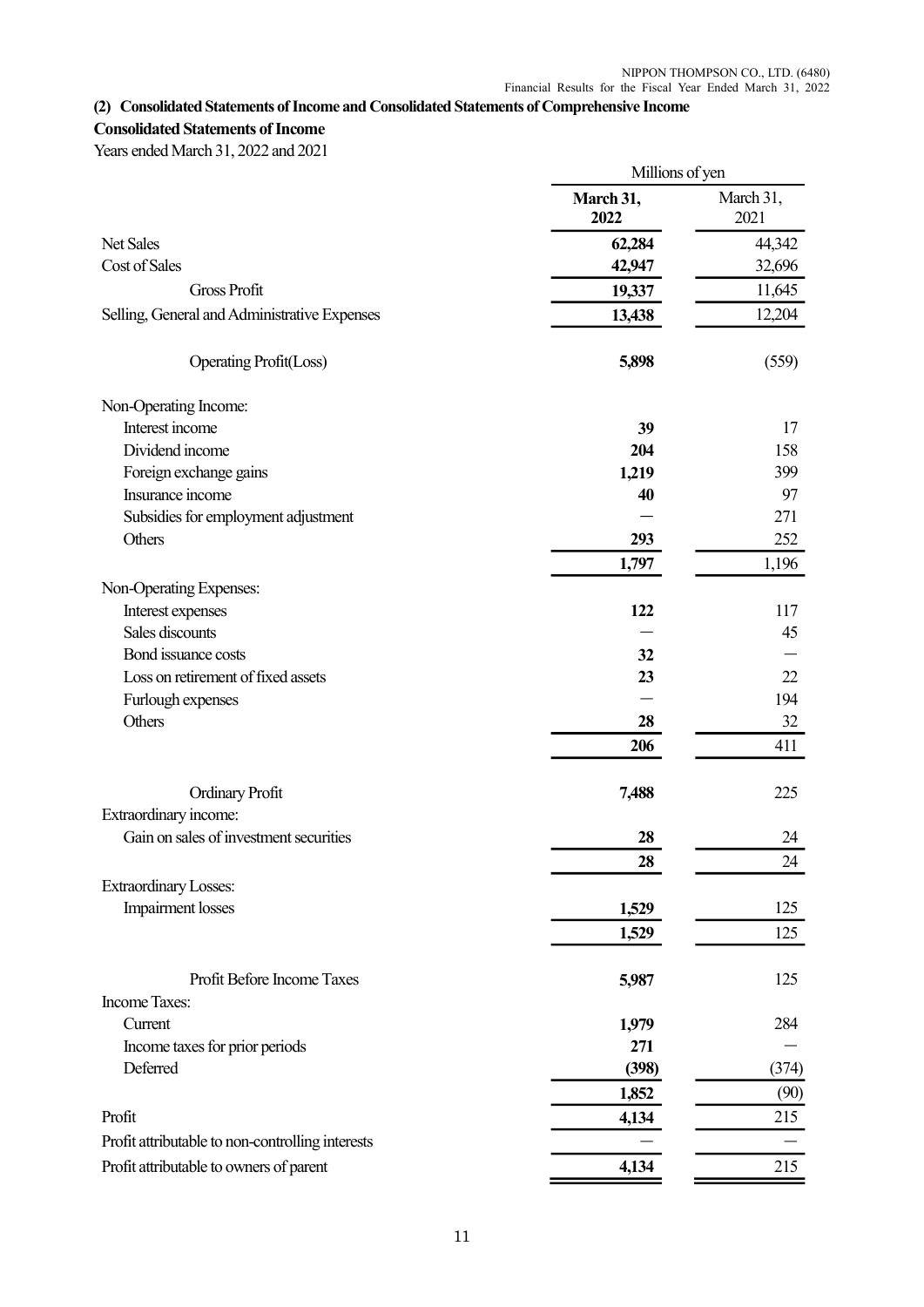# Consolidated Statements of Comprehensive Income

Years ended March 31, 2022 and 2021

|                                                                | Millions of yen   |                   |
|----------------------------------------------------------------|-------------------|-------------------|
|                                                                | March 31,<br>2022 | March 31,<br>2021 |
| Profit                                                         | 4,134             | 215               |
| Other Comprehensive Income:                                    |                   |                   |
| Net unrealized holding gains on available-for-sale securities  | (407)             | 2,058             |
| Deferred gains or losses on hedges                             |                   | (0)               |
| Foreign currency translation adjustments                       | 1,520             | 443               |
| Remeasurements of defined benefit plans                        | (33)              | 259               |
| Total Other Comprehensive Income                               | 1,079             | 2,761             |
| Comprehensive Income                                           | 5,214             | 2,977             |
| Breakdown:                                                     |                   |                   |
| Comprehensive income attributable to owners of the parent      | 5,214             | 2,977             |
| Comprehensive income attributable to non-controlling interests |                   |                   |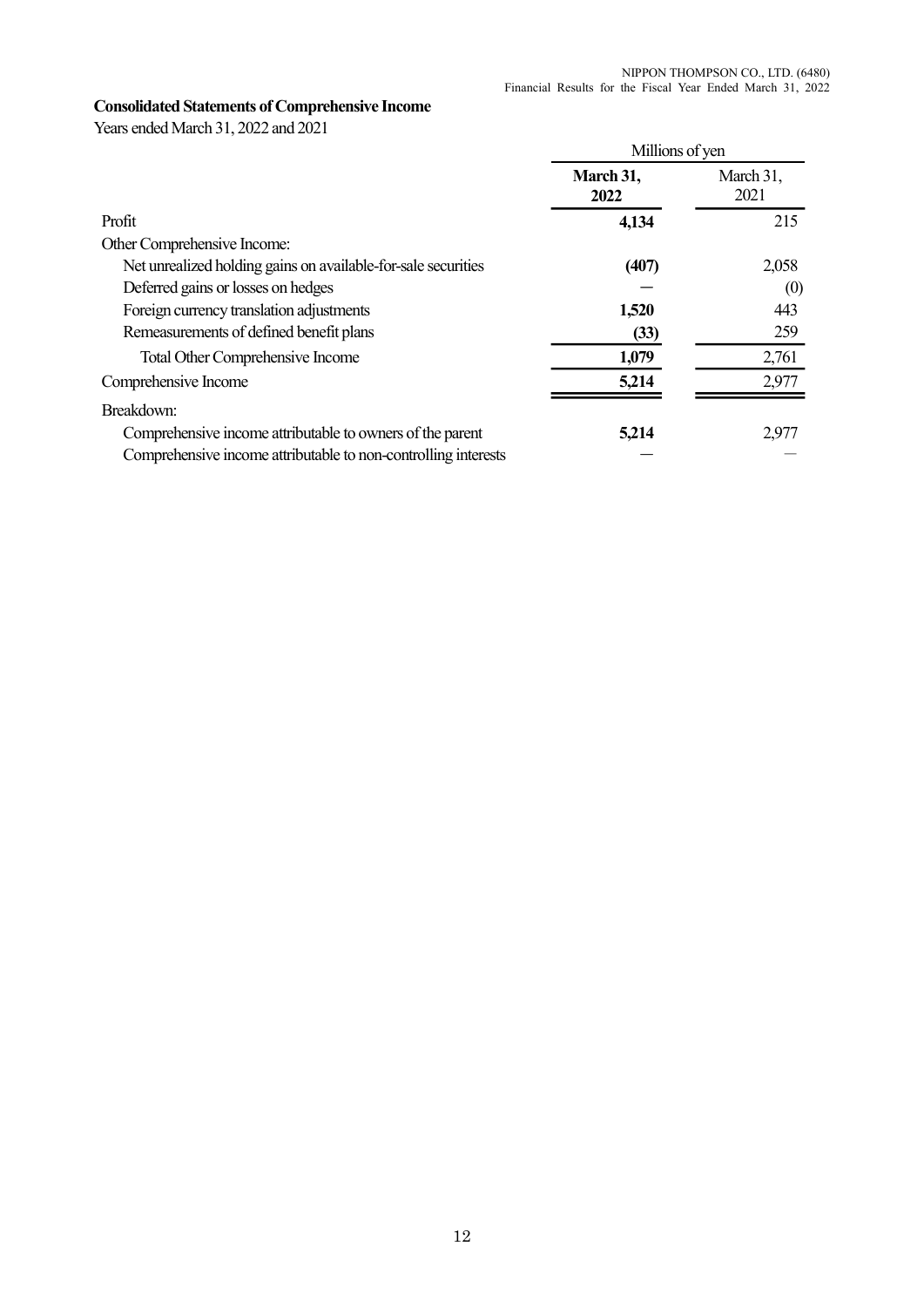# (3) Statement of Changes in Consolidated Shareholders' Equity

For the fiscal year ended March 31, 2022

|                                                          |              |                           |                      |                               | $(1, \text{min} \cup \text{min} \cup \text{min})$ |  |  |  |
|----------------------------------------------------------|--------------|---------------------------|----------------------|-------------------------------|---------------------------------------------------|--|--|--|
|                                                          |              | Shareholders' Equity      |                      |                               |                                                   |  |  |  |
|                                                          | Common stock | Capital<br><b>Surplus</b> | Retained<br>earnings | Treasury stock                | Total<br>shareholders'<br>equity                  |  |  |  |
| As of April 1, 2021                                      | 9,533        | 12,886                    | 34,471               | (1,087)                       | 55,803                                            |  |  |  |
| Changes during the period                                |              |                           |                      |                               |                                                   |  |  |  |
| Cash dividends                                           | –            |                           | (725)                |                               | (725)                                             |  |  |  |
| Profit attributable to owners<br>of parent               |              |                           | 4,134                |                               | 4,134                                             |  |  |  |
| Acquisition of treasury<br>stock                         |              |                           |                      | $\boldsymbol{\left(0\right)}$ | (0)                                               |  |  |  |
| Disposal of treasury stock                               |              |                           | $\mathbf{0}$         | 63                            | 64                                                |  |  |  |
| Net changes in items other<br>than shareholders' capital |              |                           |                      |                               |                                                   |  |  |  |
| Total changes during the period                          |              |                           | 3,410                | 63                            | 3,473                                             |  |  |  |
| As of March 31, 2022                                     | 9,533        | 12,886                    | 37,881               | (1,024)                       | 59,276                                            |  |  |  |

|                                                          |                                                                         | Accumulated other comprehensive income         |                                                 |                                                           |                                  |                     |
|----------------------------------------------------------|-------------------------------------------------------------------------|------------------------------------------------|-------------------------------------------------|-----------------------------------------------------------|----------------------------------|---------------------|
|                                                          | Net unrealized<br>holding gains on<br>available-for-<br>sale securities | Foreign currency<br>translation<br>adjustments | Remeasure-<br>ments of defined<br>benefit plans | <b>Total Accumulated</b><br>other comprehensive<br>income | Subscription rights<br>to shares | Total<br>net assets |
| As of April 1, 2021                                      | 3,424                                                                   | (50)                                           | 99                                              | 3,473                                                     | 148                              | 59,425              |
| Changes during the period                                |                                                                         |                                                |                                                 |                                                           |                                  |                     |
| Cash dividends                                           |                                                                         |                                                |                                                 |                                                           |                                  | (725)               |
| Profit attributable to owners<br>of parent               |                                                                         |                                                |                                                 |                                                           |                                  | 4,134               |
| Acquisition of treasury<br>stock                         |                                                                         |                                                |                                                 |                                                           |                                  | (0)                 |
| Disposal of treasury stock                               |                                                                         |                                                |                                                 |                                                           |                                  | 64                  |
| Net changes in items other<br>than shareholders' capital | (407)                                                                   | 1,520                                          | (33)                                            | 1,079                                                     | (3)                              | 1,075               |
| Total changes during the period                          | (407)                                                                   | 1,520                                          | (33)                                            | 1,079                                                     | (3)                              | 4,549               |
| As of March 31, 2022                                     | 3,017                                                                   | 1,470                                          | 65                                              | 4,552                                                     | 144                              | 63,974              |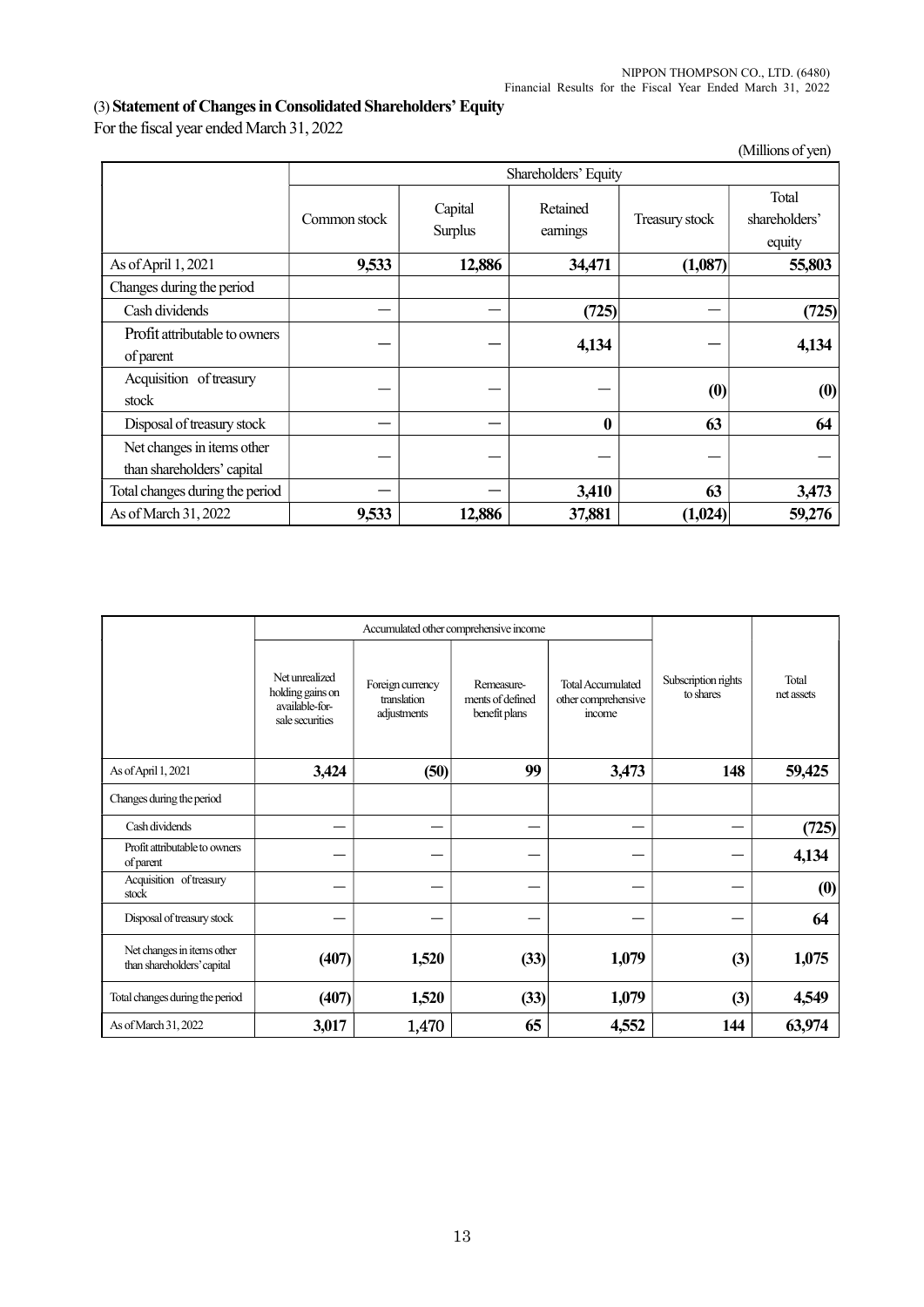NIPPON THOMPSON CO., LTD. (6480) Financial Results for the Fiscal Year Ended March 31, 2022

# For the fiscal year ended March 31, 2021

(Millions of yen)

|                                                          | Shareholders' Equity |                    |                      |                |                                  |  |  |
|----------------------------------------------------------|----------------------|--------------------|----------------------|----------------|----------------------------------|--|--|
|                                                          | Common stock         | Capital<br>Surplus | Retained<br>earnings | Treasury stock | Total<br>shareholders'<br>equity |  |  |
| As of April 1, 2020                                      | 9,533                | 12,886             | 34,988               | (828)          | 56,579                           |  |  |
| Changes during the period                                |                      |                    |                      |                |                                  |  |  |
| Cash dividends                                           |                      |                    | (650)                |                | (650)                            |  |  |
| Profit attributable to owners<br>of parent               |                      |                    | 215                  |                | 215                              |  |  |
| Acquisition of treasury<br>stock                         |                      |                    |                      | (649)          | (649)                            |  |  |
| Disposal of treasury stock                               |                      |                    | (82)                 | 390            | 307                              |  |  |
| Net changes in items other<br>than shareholders' capital |                      |                    |                      |                |                                  |  |  |
| Total changes during the period                          |                      |                    | (517)                | (259)          | (776)                            |  |  |
| As of March 31, 2021                                     | 9,533                | 12,886             | 34,471               | (1,087)        | 55,803                           |  |  |

|                                                             | Accumulated other comprehensive income                                  |                                          |                                                   |                                                 |                                                           |                                  |                     |
|-------------------------------------------------------------|-------------------------------------------------------------------------|------------------------------------------|---------------------------------------------------|-------------------------------------------------|-----------------------------------------------------------|----------------------------------|---------------------|
|                                                             | Net unrealized<br>holding gains on<br>available-for-<br>sale securities | Deferred gains<br>or losses on<br>hedges | Foreign<br>currency<br>translation<br>adjustments | Remeasure-<br>ments of defined<br>benefit plans | Total<br>Accumulated<br>other<br>comprehensiv<br>e income | Subscription<br>rights to shares | Total<br>net assets |
| As of April 1, 2020                                         | 1,365                                                                   | $\boldsymbol{0}$                         | (494)                                             | (160)                                           | 711                                                       | 148                              | 57,439              |
| Changes during the<br>period                                |                                                                         |                                          |                                                   |                                                 |                                                           |                                  |                     |
| Cash dividends                                              |                                                                         |                                          |                                                   |                                                 |                                                           |                                  | (650)               |
| Profit attributable to<br>owners of parent                  |                                                                         |                                          |                                                   |                                                 |                                                           |                                  | 215                 |
| Acquisition of<br>treasury stock                            |                                                                         |                                          |                                                   |                                                 |                                                           |                                  | (649)               |
| Disposal of treasury<br>stock                               |                                                                         |                                          |                                                   |                                                 |                                                           |                                  | 307                 |
| Net changes in items<br>other than<br>shareholders' capital | 2,058                                                                   | (0)                                      | 443                                               | 259                                             | 2,761                                                     |                                  | 2,761               |
| Total changes during the<br>period                          | 2,058                                                                   | (0)                                      | 443                                               | 259                                             | 2,761                                                     |                                  | 1,985               |
| As of March 31, 2021                                        | 3,424                                                                   |                                          | (50)                                              | 99                                              | 3,473                                                     | 148                              | 59,425              |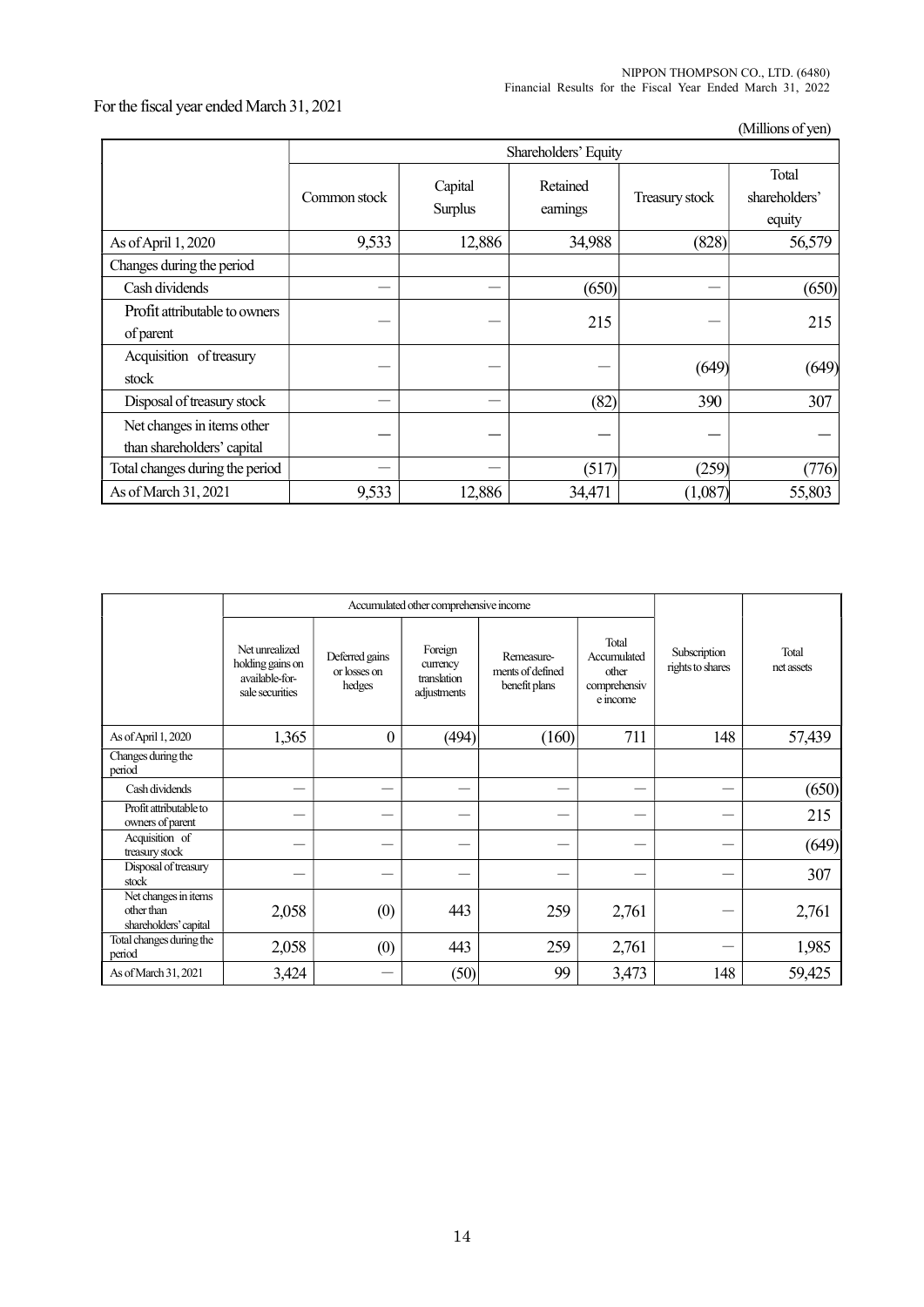# (4) Consolidated Statements of Cash Flows

Years ended March 31, 2022 and 2021

|                                                        | Millions of yen   |                   |
|--------------------------------------------------------|-------------------|-------------------|
|                                                        | March 31,<br>2022 | March 31,<br>2021 |
| Cash Flows from Operating Activities:                  |                   |                   |
| Profit before income taxes                             | 5,987             | 125               |
| Depreciation and amortization                          | 3,885             | 3,833             |
| Increase (Decrease) in allowance for doubtful accounts | (15)              | (11)              |
| <b>Impairment</b> losses                               | 1,529             | 125               |
| Increase (Decrease) in net defined benefit liabilities | (60)              | (43)              |
| Interest and dividend income                           | (243)             | (175)             |
| Interest expenses                                      | 122               | 117               |
| Loss on retirement of fixed assets                     | 23                | 22                |
| Foreign exchange losses (gains)                        | (752)             | (246)             |
| Decrease (Increase) in trade receivables               | (3,105)           | (1,605)           |
| Decrease (Increase) in inventories                     | (1,021)           | 2,637             |
| Decrease (Increase) in other accounts receivable       | (291)             | 513               |
| Increase (Decrease) in trade payables                  | 3,559             | (329)             |
| Increase (Decrease) in accrued expenses                | 724               | 2                 |
| Others-net                                             | 335               | 69                |
| Subtotal                                               | 10,677            | 5,035             |
| Interest and dividend income received                  | 243               | 175               |
| Interest expenses paid                                 | (118)             | (114)             |
| Income taxes refund (paid)                             | (537)             | 562               |
| Net cash provided by (used in) operating activities    | 10,265            | 5,658             |
|                                                        |                   |                   |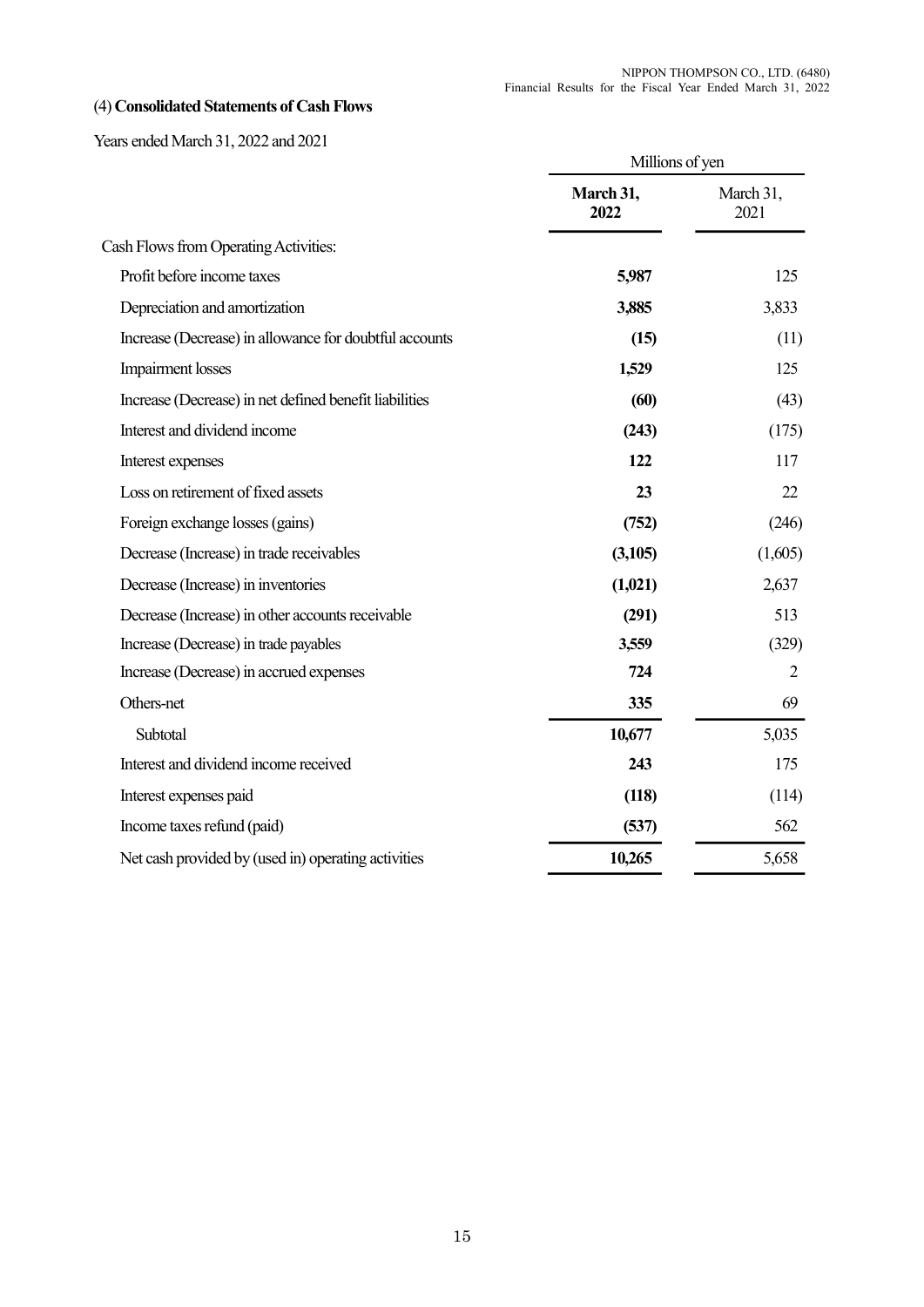|                                                                | Millions of yen   |                   |
|----------------------------------------------------------------|-------------------|-------------------|
|                                                                | March 31,<br>2022 | March 31,<br>2021 |
| Cash Flows from Investing Activities:                          |                   |                   |
| Payments for purchase of property,<br>plant and equipment      | (1,797)           | (2,950)           |
| Payments for purchase of intangible assets                     | (176)             | (157)             |
| Payments for purchase of investment securities                 | (8)               | (30)              |
| Payments for purchase of insurance funds                       | (365)             | (326)             |
| Proceeds from cancellation of insurance funds                  | 231               | 490               |
| Others-net                                                     | 16                | (33)              |
| Net cash provided by (used in) investing activities            | (2,100)           | (3,007)           |
| Cash Flows from Financing Activities:                          |                   |                   |
| Net increase (decrease) in short-term borrowings               | 1,000             |                   |
| Proceeds from long-term borrowings                             | 4,000             | 5,501             |
| Repayments of long-term borrowings                             | (5,466)           | (4,657)           |
| Proceeds from issuance of bonds                                | 5,000             |                   |
| Redemption of bonds                                            | (10,000)          |                   |
| Cash dividends paid                                            | (725)             | (650)             |
| Payments for purchase of treasury stock                        | (0)               | (649)             |
| Others-net                                                     | (249)             | 42                |
| Net cash provided by (used in) financing activities            | (6, 442)          | (412)             |
| Effect of exchange rate change on<br>cash and cash equivalents | 777               | 261               |
| Net increase (decrease) in cash and cash equivalents           | 2,500             | 2,498             |
| Cash and cash equivalents at beginning of year                 | 15,346            | 12,847            |
| Cash and cash equivalents at end of year                       | 17,847            | 15,346            |
|                                                                |                   |                   |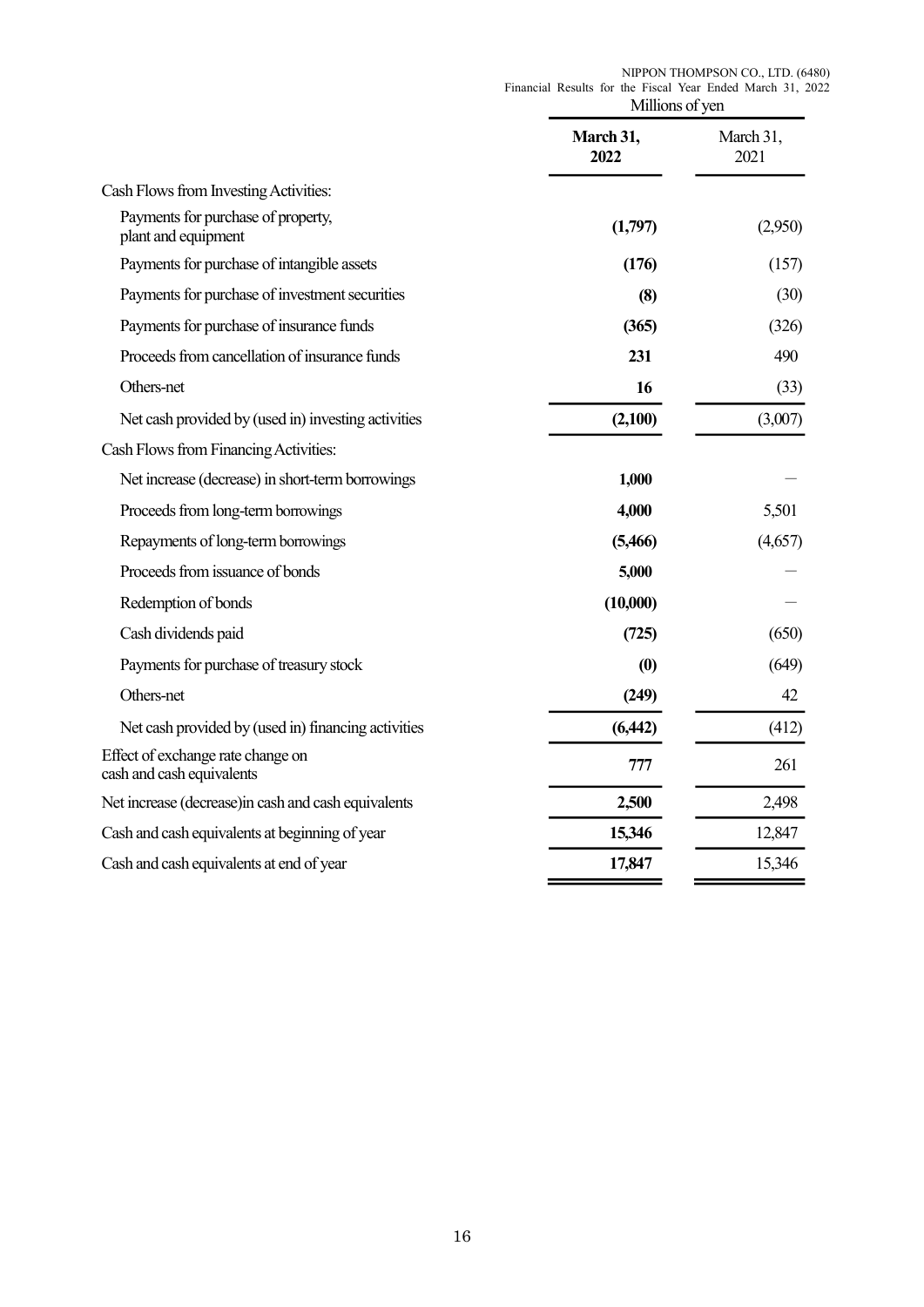### (5) Notes

#### (Notes on the Premise of a Going Concern)

There are no applicable articles.

### (Changes in accounting policies)

Adoption of Accounting Standard for Revenue Recognition

The Company has adopted the Accounting Standard for Revenue Recognition (ASBJ Statement No. 29, March 31, 2020) from the beginning of the current consolidated fiscal year under review, and recognizes revenue for goods or services based on the amount estimated to be received in exchange for such goods or services at the point when control of the promised goods or services is transferred to the customer.

As a result of this adoption, expenses (other than payments for individual goods or services) included in sales promotion expenses, which previously had been recorded as selling, general and administrative expenses, and sales discounts, which previously had been recorded as operating expenses, are processed under net sales as decreases in transaction prices.

The adoption of the Accounting Standard for Revenue Recognition is subject to the transitional treatment provided for in the proviso to Paragraph 84 of the Accounting Standard for Revenue Recognition. This has had no impact on the balance of retained earnings as of April 1, 2021.

The effects of these revisions on the consolidated statements of income for the current consolidated fiscal year are immaterial.

### Adoption of Accounting Standard for Fair Value Measurement

The Company has adopted the Accounting Standard for Fair Value Measurement (ASBJ Statement No. 30, July 4, 2019) from the beginning of the current fiscal year under review. The Company has prospectively adopted new accounting policies based on the Accounting Standard for Fair Value Measurement in accordance with the transition provisions in Paragraph 19 of the Accounting Standard for Fair Value Measurement and Paragraph 44-2 of the Accounting Standard for Financial Instruments (ASBJ Statement No. 10, July 4, 2019). These changes have no impact on consolidated financial statements.

#### (Segment Information)

Because the Group manufactures and sells Needle Roller Bearings, Linear Motion Rolling Guides and Machine Components on an integrated basis, the disclosure of segment information has been omitted.